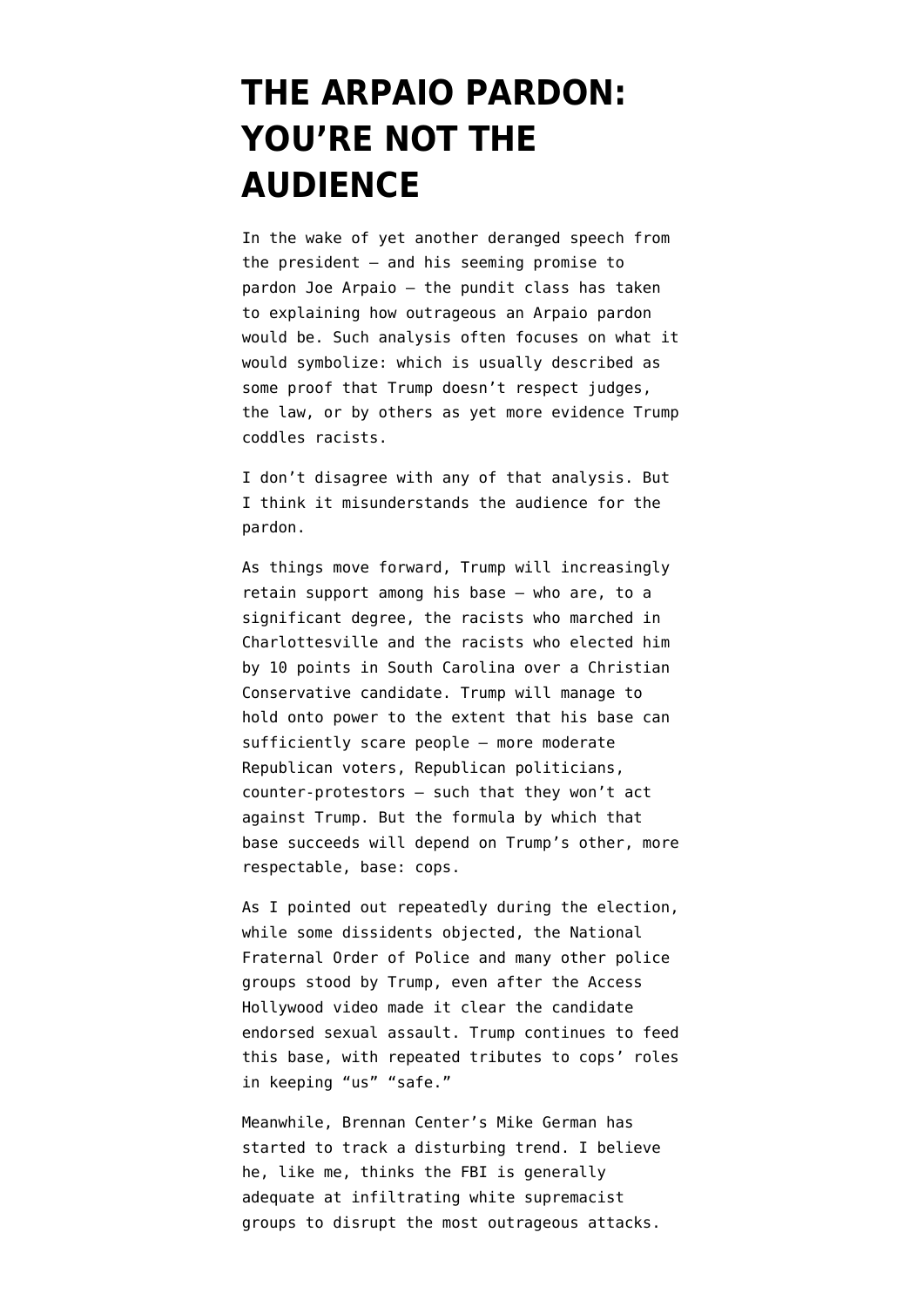But what law enforcement is *not* doing is policing right wing violence at protests the same way it polices left protests.

> There have been a number of protests over the last six months where the police — and this is in Portland, Oregon, two in Berkeley, California, one in Sacramento, California, one in Huntington Beach, California — where these protests were well-advertised within the far right movement as, "Come and beat somebody up." And yet the police response wasn't adequate enough to prevent these running street battles. In fact, it appeared the police were standing back and allowing these street battles to go on, which only meant the next rally people were going to be better prepared to commit more violence. And it conditioned these groups that have been hyper-violent in the past, these far right groups, to come expecting the police would let you commit acts of violence.

> In Portland, Oregon, the police actually let the people from the militia groups participate in arresting their political opponents. That was also true in Huntington Beach, where it's almost like the police are sanctioning them to apprehend people and bring them to the police, which is extraordinarily dangerous to give these groups the idea that they have the authority to put hands on people, much less put hands on their political opponents.

So I wasn't surprised to see the violence getting out of hand, and I think we as a nation have to have a serious conversation with our local law enforcement and with the federal government. I'm sure the FBI was aware of any number of people coming to this protest who were subjects of domestic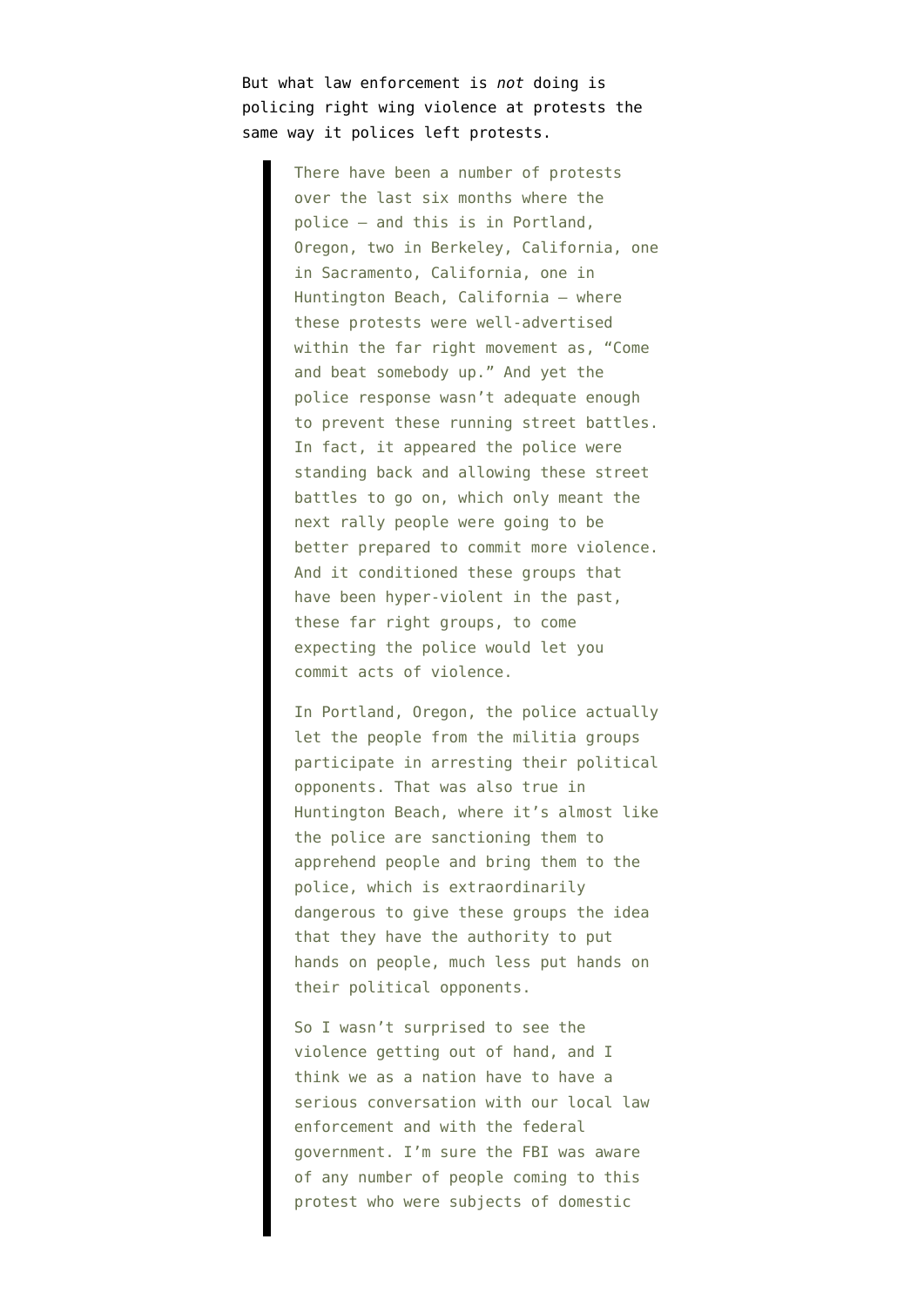terrorism investigations. Why was there not a more robust response?

Particularly since we see over-policing of non-violent protests by groups like Occupy, Black Lives Matter, Standing Rock anti-pipeline protests, not to mention just regular political conventions. The Republican National Convention, you have troops there just to manage the crowds. So I don't understand why in these latest series of events, where groups that have a history of violence and are advocating that they're going to bring people to be violent, somehow the police seem to be caught off guard.

As he explains what I laid out above. Trump can retain power — which will increasingly require grabbing authoritarian powers — by enabling his street thugs to beat up the government's opponents.

> If you look at the ways authoritarian governments obtain police powers, this is exactly how they do it. They sort of turn a blind eye to street thuggery and allow people to commit political violence against opponents of the government. That street violence becomes unbearable for the public, who demand that the government do something about it so the government can justify stopping protests altogether. And, of course, what the government is really interested in is stopping protests against government policies. We're seeing that kind of thing, where there are a number of bills in state legislatures that would remove civil liability from people who run over protesters in the street. That's taken on a very disturbing aspect with the latest murder in Charlottesville.